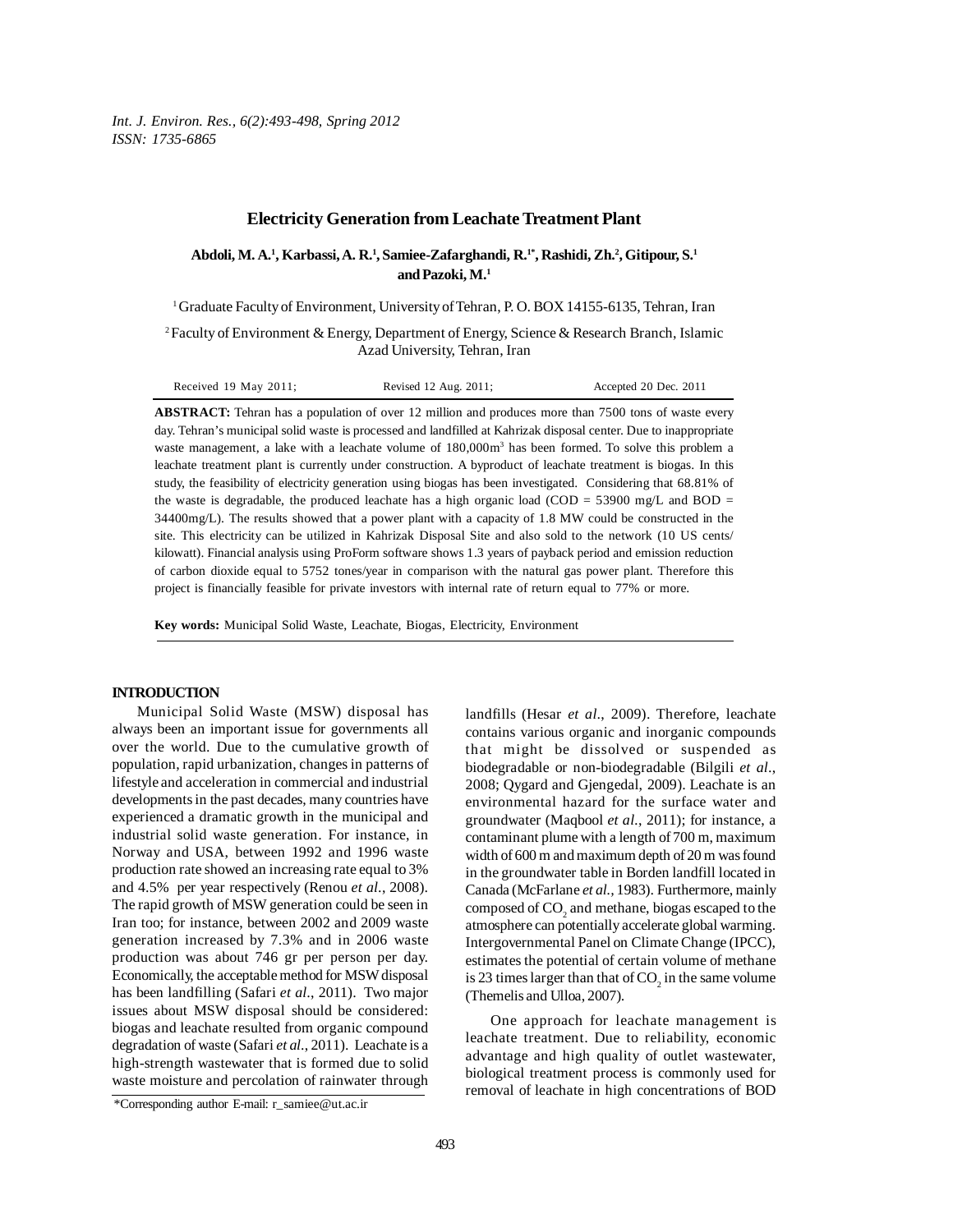and COD (Renou *et al*., 2008). This process is more suitable than physicochemical methods (Marttinen *et al*., 2002) to remove organic and nitrogenous matter from fresh leachate when BOD/COD ratio is higher than 0.5 (Abbas *et al*., 2009). Among aerobic and anaerobic methods, the anaerobic process is preferable because less sludge and biogas are produced. Anaerobic Baffled Reactor (ABR) is a relatively new, high rate anaerobic reactor in biological treatment of leachate and strong industrial wastewater. ABR was initially developed by McCarty and coworkers (McCarty, 1981). In an ABR, wastewater is forced to flow through a series of baffles (Metcalf and Eddy, 2003). The most important advantages of ABR include its ability to separate acidogenesis and Methanogenesis (Barber and Stuckey, 1999; Vossoughi *et al.*, 2003), and to act as a two-phase system that can increase acidogenic and methanogenic activities (Barber and Stuckey, 1999). Biogas mainly contains 40-75% methane, 15-60% carbon dioxide and also trace elements such as 5-10% water, 0.005-2% hydrogen sulfide, 0-0.02% siloxanes, 0-1% oxygen and less than 0.6%, 0.6% and 1% carbon monoxide, halogenated hydrocarbons and ammonia respectively (Ryckebosch *et al.,* 2011). A research showed that 70% of methane production in Hybrid anaerobic baffled reactor (HABR) caused by the first compartment and only 10% of VSS remained in this compartment (Barber and Stuckey, 1999). Biogas can be utilized as a renewable energy source for clean electricity generation. The storage and transportation of biogas are also economical, and their handling appears to be less hazardous than fossil fuels (Nwabanne *et al.,* 2009).

There are various technologies for converting biogas to electricity such as gas turbines, micro turbines, reciprocating engine, steam turbines and fuel cells (EPA 2008). Biogas should be pretreated before entering to each system. Biogas calorific value and flammability depend on methane volume; higher methane content leads to higher energy generation. Biogas will not burn in more than  $75\%$  of  $\mathrm{CO}_2^{\times}$  (Noyola *et al.*, 2006), thus removing  $CO_2$  seems necessary for increasing biogas calorific value. Also, hydrogen Sulfide in biogas is corrosive and malodorous. Therefore,  $H_2S$  levels should not surpass the permitted range (500 to 700 ppm) for use in conventional internal combustion engines (Haren and Flaming, 2005).

The age of Kahrizak disposal site is near to 40 years. The site (longitude= $51^\circ$  and latitude= $35^\circ$ ) is located 25km away from Tehran and in Aradkooh territory. Tehran currently has more than 12 million in population which produce more than 7500 tones MSW per day, processed in the site and about 3500 tones of MSW go to landfills. In Kahrizak disposal site, there is

a lake of leachate with 180,000 m<sup>3</sup> volume that is due to absent of a waste management system. This lake contains organic and inorganic pollutant materials that can migrate to groundwater and is a real environmental hazard for contaminating soil and water. To overcome this problem, the Kahrizak leachate treatment plant is under construction. Upon completion, the plant will cover an area of 2 hectares and will be the largest plant in the Middle East. The plant can treat up to  $1400 \text{ m}^3$  of leachate everyday. Biogas will be produced in the anaerobic units.

On the other hand, according to World Bank report, electricity consumption in Iran is high (2,000 kWh per capita). In the last decades, the demand has been increasing about 8% per year at a steady rate (World Bank, 2007). Moreover, since fossil fuel sources are limited, renewable energies are increasingly gaining more attention. Therefore, the purpose of this study is to estimate the amount of biogas that can be produced from anaerobic units of the Kahrizak leachate treatment plant, and to evaluate the feasibility of generating electricity from the biogas. Hence, the generated biogas can be regarded as an energy source, and by will pose no or limited environmental risk avoid escaping to the atmosphere. This plant is the first one that has been designed for leachate treatment in Iran.

#### **MATERIALS & METHODS**

The Leachate Treatment Plant is located in Kahrizak and contains two hybrid anaerobic baffled reactors. Leachate comes to the reactors after mechanical and manual cleaned bar screens. The reactors operate in 35ºC, Hydraulic Retention Time (HRT) is 3.7 days and they have been designed for 75% COD removal efficiency. Reduction of temperature is very effective on COD removal efficiency.

In order to estimate the potential of biogas production of MSW leachate at anaerobic units, characteristics of fresh leachate was measured according to the Standard Methods (APHA, 2005), and elemental analysis was conducted using CHNS analyzer (Elementar, Vario EL III). Additionally, the amount of biogas that can be generated is estimated using mass balance conversion of COD (Metcalf and Eddy, 2003) to Methane gas. Also, environmental and financial assessment of the project is examined by Proform software.

## **RESULTS & DISCUSSION**

Physical analysis of Tehran MSW is shown in Table 1. Since 68.81% of Tehran solid waste consists of biodegradable materials, high volumes of leachate can be potentially generated in landfill sites. Moreover, since the solid waste has high organic and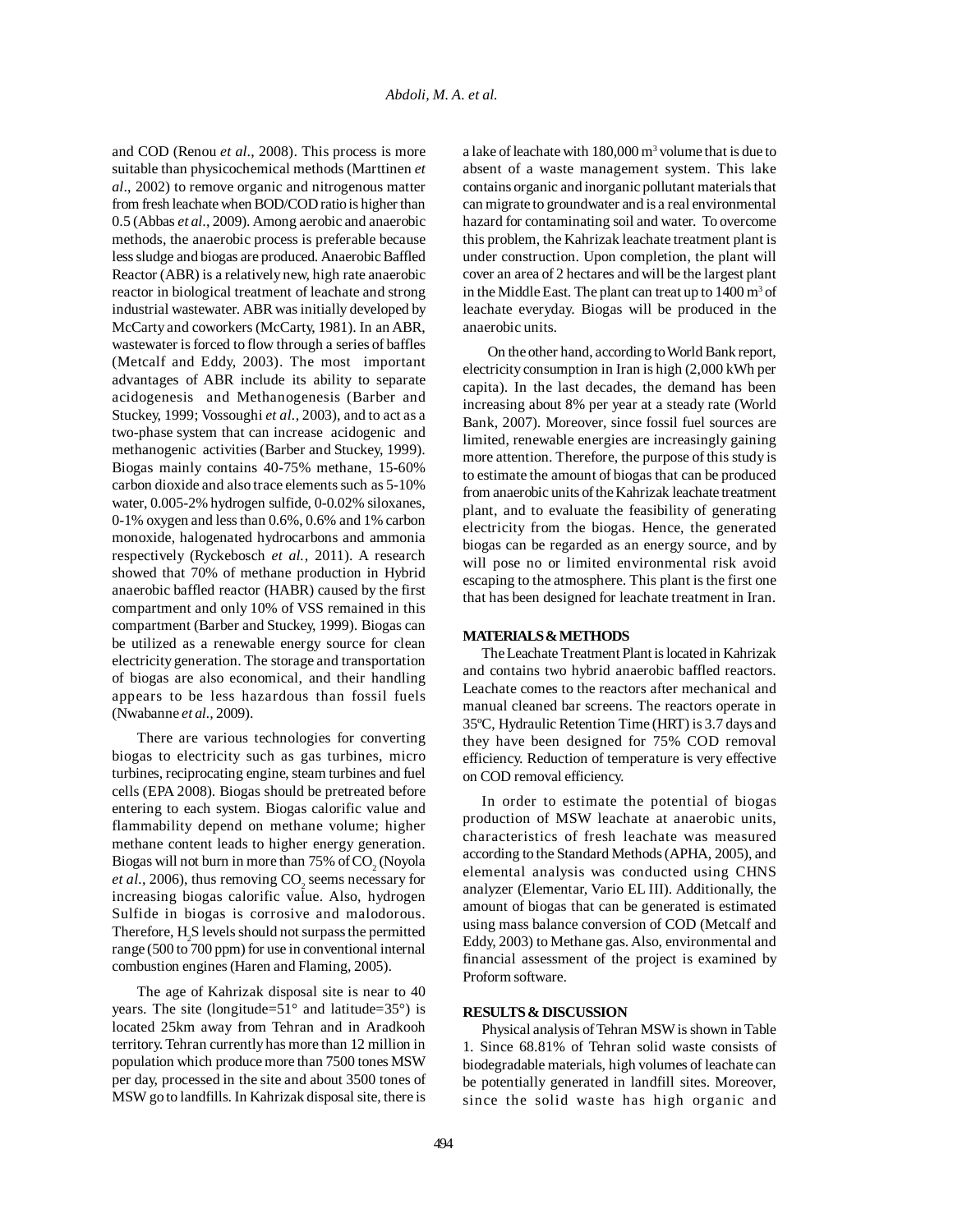biodegradable matters, the produced leachate has high organic loads. According to the contents, water moisture rate was calculated 50% and waste chemical formula (Tchobanoglous *et al.,* 1993) was found as:  $C_{555,8}H_{856}O_{277,3}N_{15,9}S.$ 

| Table 1. Physical analysis of Tehran municipal |
|------------------------------------------------|
| solid waste (Tehran Organization of Waste      |
| Recycling and Composting, 2008)                |

| Components         | $Mass\%$ |
|--------------------|----------|
| Food waste         | 68.81    |
| Paper <sub>s</sub> | 4.41     |
| Cardboards         | 3.72     |
| <b>Rubbers</b>     | 0.71     |
| Plastics           | 8.9      |
| Pets               | 0.71     |
| Textiles           | 4.04     |
| Debris             | 2.07     |
| Woods              | 1.66     |
| <b>Glasses</b>     | 2.4      |
| Metals             | 2.56     |

For estimating the potential of biogas generation, a sample of leachate was taken from fresh leachate on July 2011. The characteristics of Leachate were found as: COD = 53900 mg/L, BOD = 34400 mg/L and pH=6.8. In an anaerobic digester, chemical compounds of input material are effective for the purpose of quality and efficiency of biogas. The results obtained from elemental analyses of the sampled leachate solid matter revealed the chemical composition in this study to be  $C_{23}H_{43.37}O_{6.8}NS_{0.29}$ .

For calculating biogas production in anaerobic conditions, an empirical equation, Eq. (1), (Ghani and Idris, 2009) was used. As a result, one liter of the leachate has  $25.2$  gr of solid and can produce  $0.018$  m<sup>3</sup> of methane at standard temperature and pressure (STP, i.e., 0°C and 760mmHg). A study in Korea on garbage leachate (TCOD=172500 mg/L) showed 39m<sup>3</sup> methanen/ m3 leachate (Bae *et al.,* 2010).

$$
C_vH_wO_xN_yS_z + (v - \frac{w}{4} - \frac{x}{2} + \frac{3y}{4} + \frac{z}{2})H_2O \rightarrow C\frac{v}{2} + \frac{w}{8} - \frac{x}{4}.
$$
  

$$
\frac{3y}{8} - \frac{z}{4} \cdot CH_4 + (\frac{v}{2} - \frac{w}{8} + \frac{x}{4} + \frac{3y}{8} + \frac{z}{4}) CO_2 + z H_2S
$$
  
Eq.(1)

Considering 1400m<sup>3</sup> of input leachate per day, potential of methane calorific value of the biogas was estimated to be  $90.3 \times 10^7$  kj/m<sup>3</sup>.

Furthermore, rate of biogas and methane can be calculated by mass balance equations, Eq.2 to 7 (Metcalf and Eddy, 2003).

 $COD<sub>in</sub> (g/d) = Cin \times Q$  $Eq.(2)$ 

 $COD_{\alpha}$  (g/d) = (1 – RE/100) × Q  $Eq.(3)$ 

$$
COD_{\text{vss}} (g/d) = (1.42 \text{ g}COD/gVSS) \times (0.04 \text{ g}VSS)
$$
  
gCOD $\times$ (1-RE/100) $\times$ (COD<sub>in</sub>) \tEq.(4)

$$
COD_{\text{methane}} (g/d) = COD_{\text{in}} - COD_{\text{vss}} - COD_{\text{eff}} \qquad Eq.(5)
$$

$$
CH4 (m3/d) = CODmethane \times (0.00035)
$$
 Eq.(6)

Total gass (m3 /d) = CH4 / 0.65 Eq.(7)

HABR has been designed for 75% COD removal efficiency in HRT=3.7days. Based on the equations, the rate of biogas and methane generation was 29897m<sup>3</sup> and 19433m<sup>3</sup>, respectively. An engine with an average efficiency of 40% produces 2.5kwh/m<sup>3</sup> of biogas. The capacity of the power plant was assumed to be 1.8MWusing 2 sets of 838kW and 1055kW biogas engines. The average temperature of Kahrizak is about 18°C, and the mean altitude of the treatment plant is 1020m, thus output electrical efficiency is 96%. The power plant can operate 328 days annually (availability factor  $= 90\%$ ) and as a result, the plant can generate 14,180,236 kWh of energy annually.The electricity can be sold to the network at a rate of 10 US cents/kW, yielding a revenue of 1,418,024\$. 10% of this annual revenue is for in-plant consumption requirements and 90% (i.e., 1,276,220\$) can be purchased by Renewable Energy Organization of Iran.

Financial assessment of the project was done by ProForm4.0 software using switch fuel option. Fuel switching projects involve the substitution of a less carbon intensive fuel with a more carbon intensive one. By assuming biogas displaced natural gas, scenarios are made based on internal fuel price for project life time of 15 years. Escalation rate of fuel price was 12%, equity fraction of total capital investment was 100% during the first year and loan dept term was 4 years arising from interior and abroad loan debt interest rate of 15% and 3%, respectively. Scenarios for carbon credit prices were 13\$, 25\$ and 36\$ per ton of  $CO<sub>2</sub>$ . Annual monitoring and verification costs were 10,000\$, adaptation fund costs share was 1% and administrative costs were 7,000\$ per year. Discount rate was 12% and marginal income tax rate was 10%. Investment costs were 2,400,000\$, net savings in O&M costs were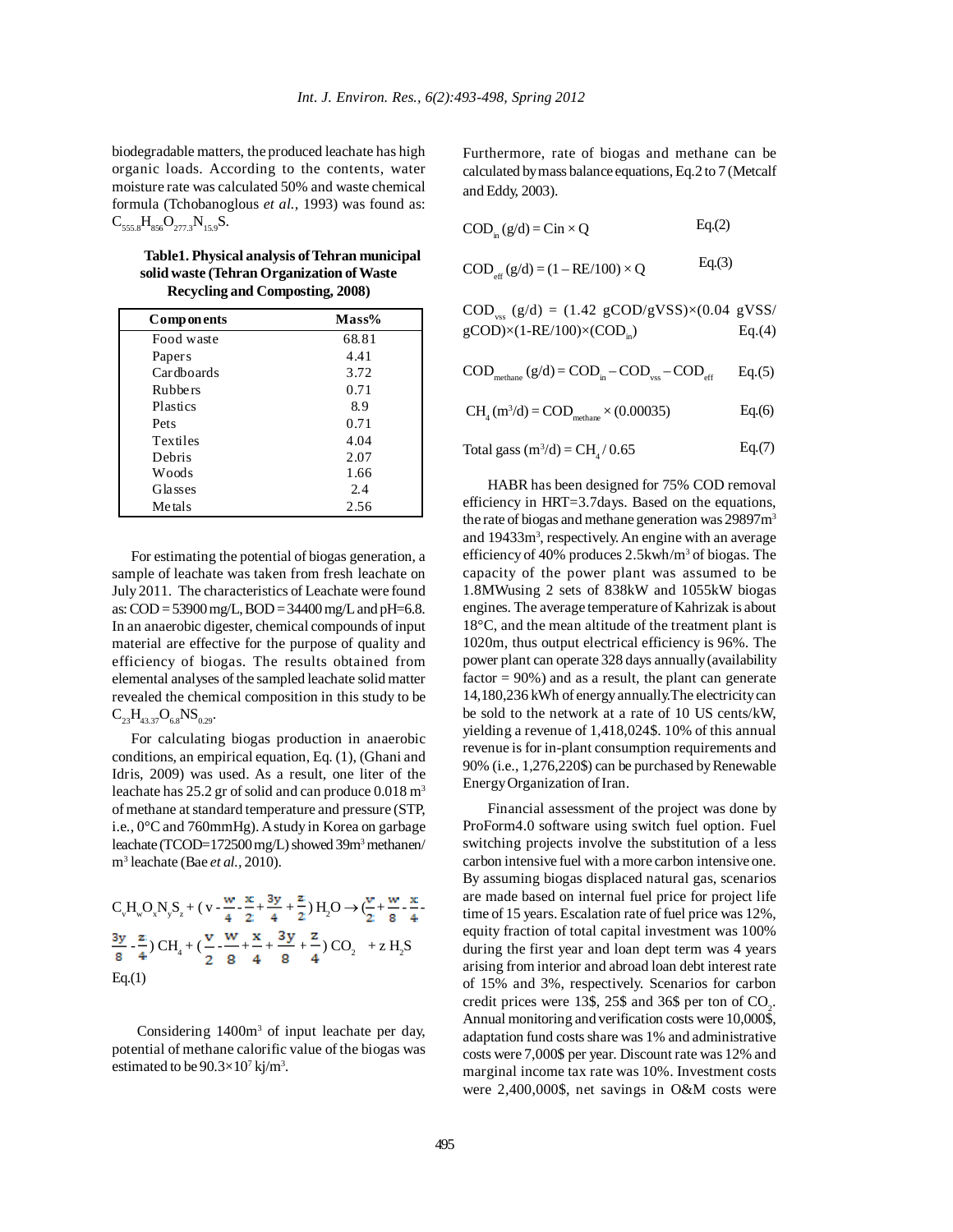120,000\$ and technology depreciation period was 15 years. Scenarios were made according to Table 2. Table 3 shows energy results of the project.

Table 4 shows the avoided emissions. According to ProForm4.0 software, emission reductions were calculated based on the amount of baseline and project fuels required to produce equal amounts of useful energy. Additionally, the simple payback period was calculated as the expected number of years required to recover the original investment. Table 5 presents the simple payback period according to the five scenarios.

According to Table 2 and 5, initial investment costs for power plant construction appeared to be costeffective and the payback period was approximated as 1.3 years. Moreover, the project aimed at Kyoto Protocol goals for reducing greenhouse gas emissions. The major feature of the Kyoto Protocol is to set binding targets for 37 industrialized countries and the European community for reducing greenhouse gas (GHG) emissions. Since Iran is a developing country,

| Table2. Input Information for various scenarios |  |  |
|-------------------------------------------------|--|--|
|-------------------------------------------------|--|--|

| <b>Scenarios</b>        | Biogas engine $GJ \times 10^3$ | Lone Dept Term (year)   | Abroad Lone Dept Interest Term (%) | Interior Lone Dept Interest Term (%) | Lone ratio, interior to abroad | Share of Carbon Credit Retained by Host<br>$\mathop{\rm Country}\nolimits$ Government (%) | Carbon Credit Price (A)<br>US \$/ton $CO2$ | Carbon Credit Price (B)<br>US \$/ton $CO2$ | Carbon Credit Price (C)<br>US \$/t on $CO2$ |
|-------------------------|--------------------------------|-------------------------|------------------------------------|--------------------------------------|--------------------------------|-------------------------------------------------------------------------------------------|--------------------------------------------|--------------------------------------------|---------------------------------------------|
| $\mathbf{1}$            | 51                             | $\boldsymbol{4}$        | $\bf{0}$                           | 15                                   | $100 - 0$                      | $100 - 0$                                                                                 | 13                                         | 25                                         | 36                                          |
| $\overline{2}$          | 51                             | $\overline{\mathbf{4}}$ | $\mathbf{3}$                       | $\bf{0}$                             | $0 - 100$                      | $0 - 100$                                                                                 | 13                                         | 25                                         | 36                                          |
| $\mathbf{3}$            | 51                             | $\boldsymbol{4}$        | $\mathbf{3}$                       | 15                                   | 50-50                          | $50 - 50$                                                                                 | 13                                         | 25                                         | 36                                          |
| $\overline{\mathbf{4}}$ | 51                             | $\overline{\mathbf{4}}$ | $\mathbf{3}$                       | 15                                   | 25-75                          | 25-75                                                                                     | 13                                         | 25                                         | 36                                          |
| 5                       | 51                             | $\boldsymbol{4}$        | $\overline{\mathbf{3}}$            | 15                                   | 75-25                          | 75-25                                                                                     | 13                                         | 25                                         | 36                                          |

# **Table 3. Energy Results**

|                                          | <b>Annual Average</b><br>$GJ \times 10^3$ | T ot al project<br>$\overline{\text{GJ} \times 10^{-}}$ |
|------------------------------------------|-------------------------------------------|---------------------------------------------------------|
| <b>Baseline Fuel Savings-Nautral Gas</b> | 146                                       | 2186                                                    |
| <b>Project Fuel Inputs-Biogas</b>        | 12.8                                      | 1913                                                    |

## **Table 4. Avoided Emissions Results**

| Pollutant      | Annual Average (tones/year) | Total Project (tones/15 years) |
|----------------|-----------------------------|--------------------------------|
| Carbon Dioxide | 5752                        | 86281                          |
| $NO_{v}$       |                             | l 76                           |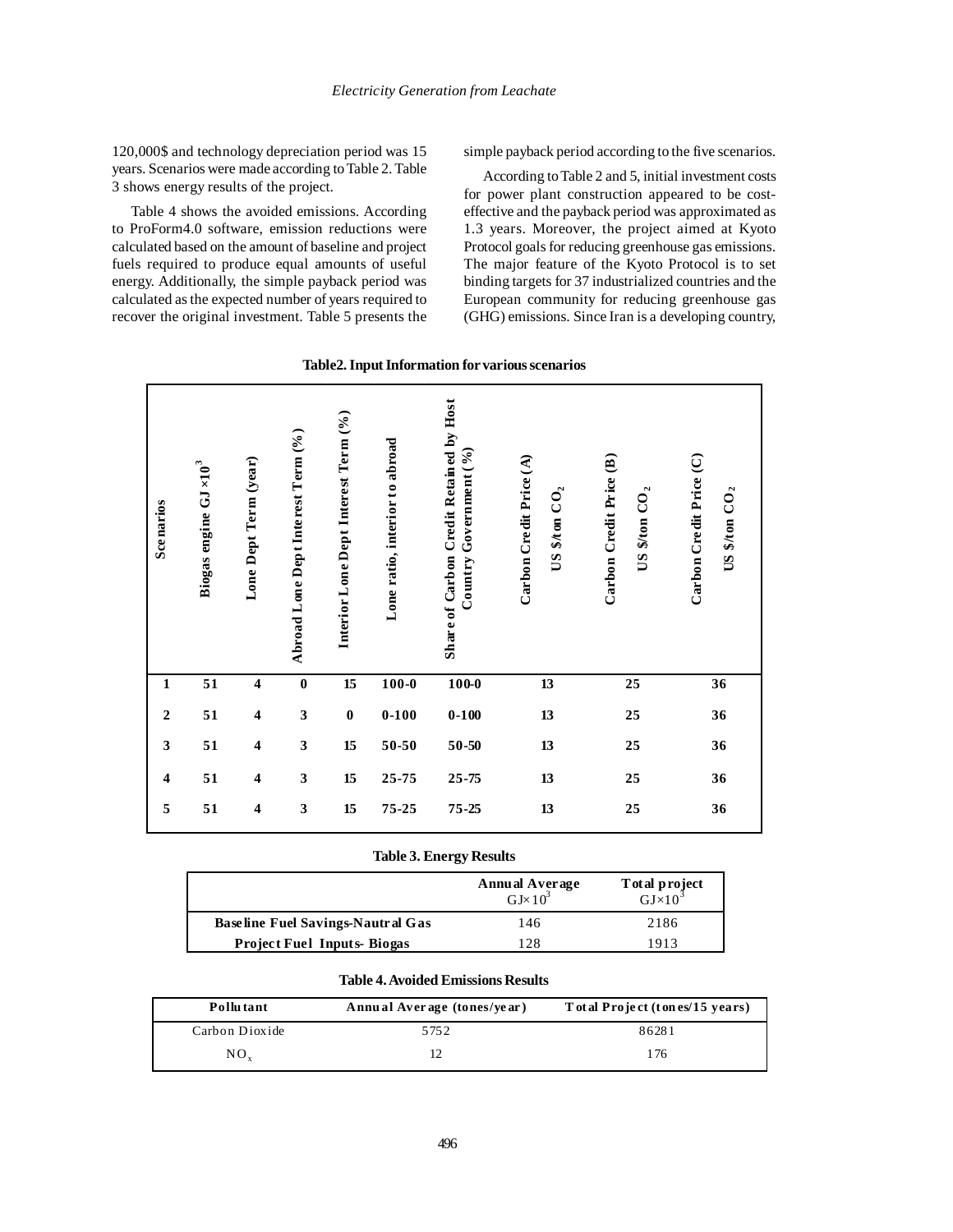| scenarios                   | <b>Simple Payback</b><br>Period (Carbon<br>Credit Price A) | <b>Simple Payback</b><br><b>Period (Carbon</b><br>Credit Price B) | Simple Payback<br>Period (Carbon<br>Credit Price C) | Simple Payback<br>Period (Without<br>Carbon Credits) |
|-----------------------------|------------------------------------------------------------|-------------------------------------------------------------------|-----------------------------------------------------|------------------------------------------------------|
|                             | 1.3                                                        | 1.3                                                               | 1.3                                                 | 1.3                                                  |
| $\mathcal{D}_{\mathcal{L}}$ | 1.3                                                        | 1.2                                                               | 1.2                                                 | 1.3                                                  |
| 3                           | 1.3                                                        | 1.3                                                               | 1.3                                                 | 1.3                                                  |
| $\overline{4}$              | 1.3                                                        | 1.3                                                               | 1.2                                                 | 1.3                                                  |
| 5                           | 1.3                                                        | 1.3                                                               | 1.3                                                 | 1.3                                                  |

**Table 5. Simple Payback Periods**

it has not committed to reduce GHG emissions from 2008-2012.

The Clean Development Mechanism (CDM) allows industrialized countries under the Kyoto Protocol to implement an emission-reduction project in the developing countries. Such projects can earn saleable certified emission reduction (CER) credits, each one equivalent to one tone of  $CO<sub>2</sub>$ , which can be counted towards meeting Kyoto targets. Therefore, CER credits of this project can be sold to the industrialized countries.

### **CONCLUSION**

Kahrizak Leachate Treatment Plant is the biggest one in the Middle East. The potential of biogas production at kahrizak leachate is 18m<sup>3</sup> methane/m<sup>3</sup> leachate. Calculations showed that biogas and methane generation in anaerobic unit of Kahrizak leachate treatment plant with 1400m<sup>3</sup> flow rate was 29897m<sup>3</sup> and 19433m<sup>3</sup> per day, respectively. Therefore, constructing a power plant with a capacity equal to 1.8MW can generate clean electricity, and the payback investment will be about 1.3 years with internal rate of return equal to 77% or more.

### **REFERECES**

Abbas A.A., Jingsong G., Ping L.Z., Ya P.Y., Al-Rekabi W.S., (2009). Review on landfill leachate treatment. Journal of Applied Sciences Research, **5(5)**, 534-545.

APHA,(2005). American Public Health Association, Inc. Standard methods for the examination of water and wastewater (21st Ed.), New York, USA.

Bae JH., Lee EY., Heo AH., Kim HK., Kim JH. and Park S.K., (2010) .Treatment of garbage leachate with a pilotscale two -phase anaerobic digestion with ultra filtration. Third International Symposium on Energy from Biomass and Waste, Italy.

Barber, W. P. and Stuckey D. C., (1999). The use of the anaerobic baffled reactor (ABR) for wastewater treatment: a review. Water Research, **33(7)**, 1559-1578.

Bilgili M.S., Demir A., Akkaya E. and Ozkaya B., (2008). COD fractions of leachate from aerobic and anaerobic pilot scale landfill reactors. Journal of Hazardous Materials, **158(1)**, 157-163.

EPA, (2008). Catalog of CHP Technologies. U.S. Environmental Protection Agency, Combined Heat and Power Partnership.

Ghani WA., and Idris A., (2009). Preliminary study on biogas production of biogas from muncipal solid waste (MSW) leachate. Journal of Engineering Science and Technology, **4(4)**, 374-380.

Haren M.V. and Fleming R. (2005). Electericity and heat production using biogas from the anaerobic digestion of livestock manure-literature review. University of Guelph.

Hasar H., Unsal S.A., Ipek U., Cinar O., Yaman C., and Kinaci C. (2009). Stripping/flocculation/membrane bioreactor/reverse osmosis treatment of municipal landfill leachate. Journal of Hazardous Materials, **171(1-3)**, 309- 317.

Maqbool F., Bhatti Z.A., Malik A.H., Pervez A. and Mahmood Q., (2011). Effect of landfill leachate on the stream water quality. Int. J. Environ. Res., **5(2)**, 491-500.

Marttinen S.K., Kettunen R.H., Sormunen K.M., Soimasuo R.M. and Rintala J.A., (2001). Screening of physical– chemical methods for removal of organic material, nitrogen and toxicity from low strength landfill leachates. Chemosphere, **46(6)**, 851-858.

McCarty, P. L. (1981). One hundred years of anaerobic treatment digestion. J. Anaerobic Digestion, 1, 3-21.

Mcfarlane D.S., Cherry J.A., Gillham R.W. and Sudicky E.A., (1983). Migration of contamnants in groundwater at a landfill: a case study. Journal of Hydrology, **63**, 1-29.

Metcalf and Eddy (2003). Wastewater engineering treatment and reuse. New York.